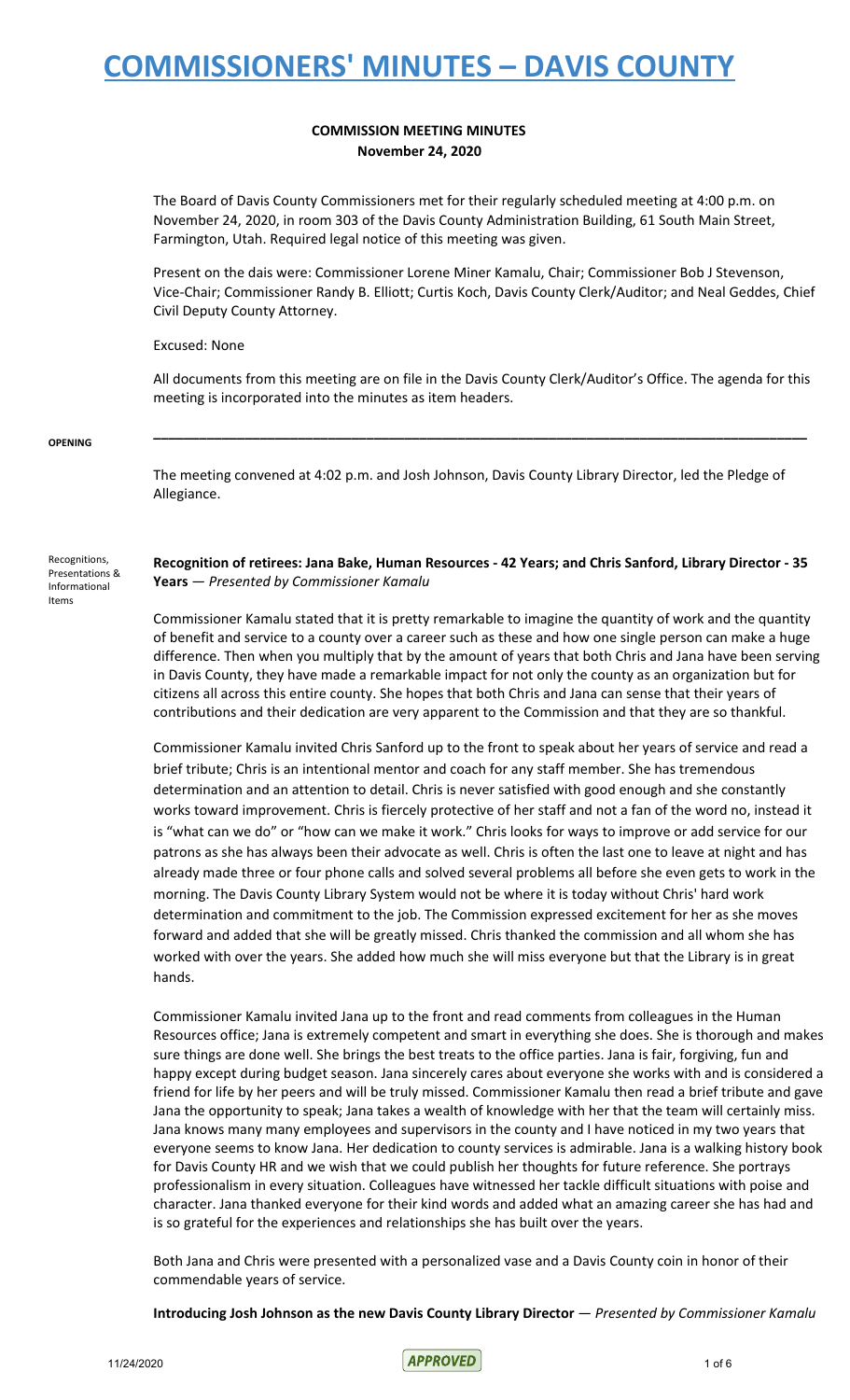Commissioner Kamalu spoke about Mr. Johnson's experience in the County Library system for over 20 years working his way up to Deputy Director, and added how excited the county is to have him now as the Director and invited him to introduce himself. Mr. Johnson gave some background on his education and experience and said how excited he is to start in this new position. He has loved working within the Davis County Library system and is looking forward to his first official day on December 1st.

**Notice of Intent #2020-638 to Engage in Contract Negotiations with Modern Out West PLLC - Architectural Services for the Legacy Event Center Phases I, II, III** — *Presented by Curtis Koch*

Commissioner Kamalu added that the Legacy Events Center is already a remarkable facility and that it is exciting to see that it is going to be even better.

| <b>PUBLIC</b><br><b>COMMENTS</b>                                       |                                                                                                                                                                                                                                                                                                                 |
|------------------------------------------------------------------------|-----------------------------------------------------------------------------------------------------------------------------------------------------------------------------------------------------------------------------------------------------------------------------------------------------------------|
|                                                                        | The public was invited to make comments to the Commission.                                                                                                                                                                                                                                                      |
|                                                                        | Commissioner Kamalu stated that due to implemented Covid restrictions not as many people are allowed to<br>attend commission meetings in person, but that the public is welcome to submit comments through phone<br>calls or email. No public comments were received and no public comments were made in person |
| <b>BUSINESS/</b><br>ACTION                                             |                                                                                                                                                                                                                                                                                                                 |
| Amendment<br>#2019-174-F<br>with Utah                                  | Amendment #2019-174-F with Utah Office for Victims of Crime for additional VOCA Grant funding for two<br>new computers - Presented by Commissioner Kamalu                                                                                                                                                       |
| Office for<br>Victims of<br>Crime                                      | The contract period is 07/01/2020 to 06/30/2021. The receivable amount is \$3,300.                                                                                                                                                                                                                              |
| Application<br>#2020-639<br>made to DC<br>Legislative Body             | Application #2020-639 made to DC Legislative Body under UCA 52-2-1347 for consideration of correction<br>of 2017 property assessment on Tax ID's 13-045-007 & 13-045-0039 - Presented by Commissioner Kamalu                                                                                                    |
| under UCA<br>52-2-1347                                                 | The contract period is 01/01/2017 to 12/31/2017.                                                                                                                                                                                                                                                                |
| Agreement<br>#2020-640 with<br>Seagull<br>Publishing and<br>Marketing. | Agreement #2020-640 with Seagull Publishing and Marketing for creation, printing and distribution of the<br>Visitor Guide, Dining Guide, Visitor Map for the Tourism Dept. All publications include a full page ad<br>placement for Discover Davis - Presented by Commissioner Kamalu                           |
|                                                                        | The contract period is 11/24/2020 to 06/30/2021. The payable amount is \$5,000.                                                                                                                                                                                                                                 |
| Agreement<br>#2020-641 with<br>VK Electric Inc.                        | Agreement #2020-641 with VK Electric Inc. for electrical services to install and set up new backup<br>generator at the Davis Conference Center - Presented by Commissioner Kamalu                                                                                                                               |
|                                                                        | The payable amount is \$26,301.11.                                                                                                                                                                                                                                                                              |
| Agreement<br>#2020-642 with<br>Grantanalyst.co<br>m LLC dba            | Agreement #2020-642 with Grantanalyst.com LLC dba ZoomGrants for SaaS Online Grants Life-Cycle<br>Application Management Software - Presented by Commissioner Kamalu                                                                                                                                            |
| <b>ZoomGrants</b>                                                      | The contract period is 11/01/2020 to 11/30/2021. The payable amount is \$6,500.                                                                                                                                                                                                                                 |
| Agreement<br>#2020-643 with<br>SWCA, Inc., dba<br><b>SWCA</b>          | Agreement #2020-643 with SWCA, Inc., dba SWCA Environmental Consultants for water quality study<br>(septic) - Presented by Commissioner Kamalu                                                                                                                                                                  |

Environmental

11/24/2020 2 of 6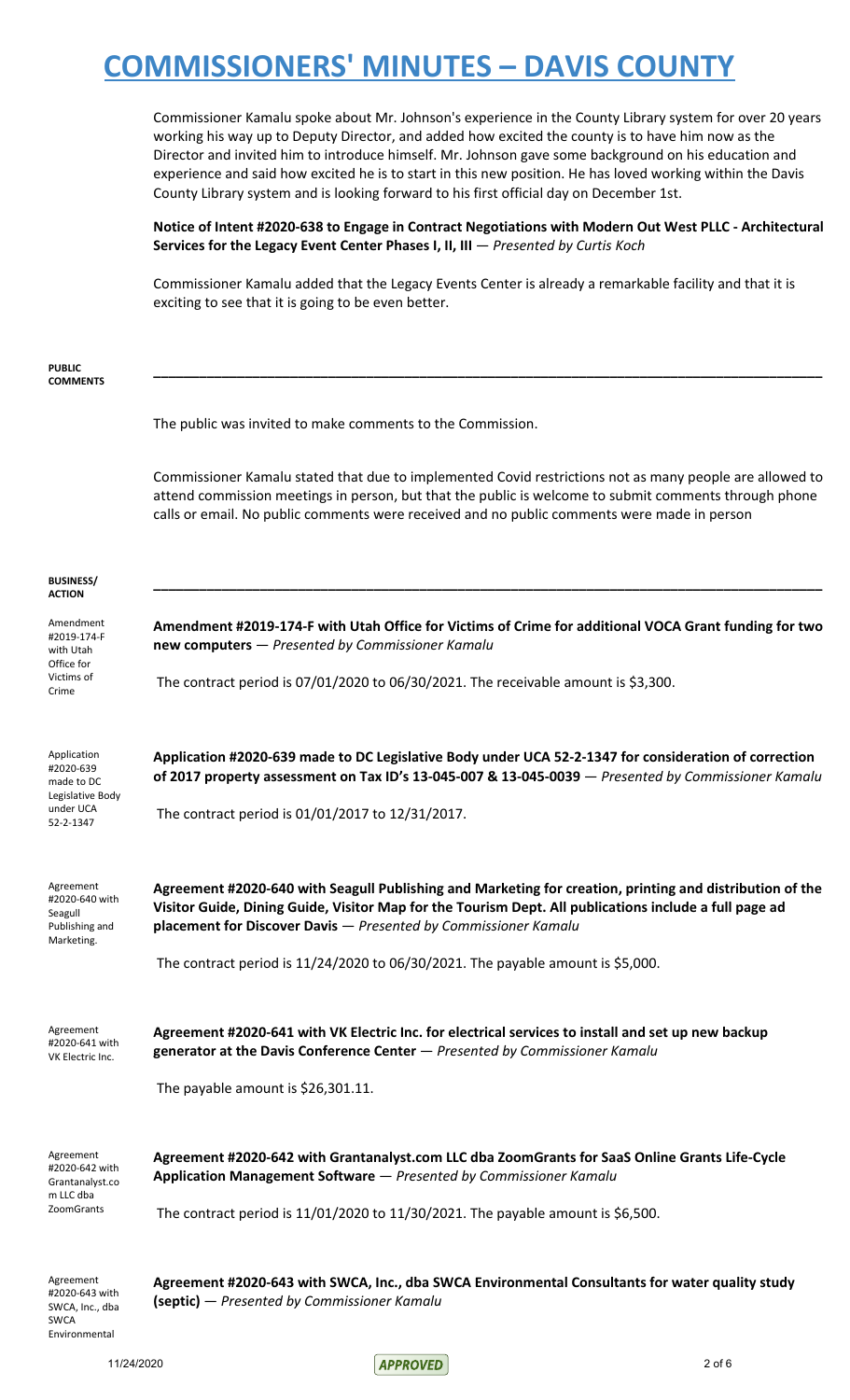| Consultants                                                                                               | The contract period begins 11/24/2020 with no ending date. The payable amount is \$164,726.                                                                                                                                                                                                                                                                                                                                                                                                                                                                                                                                                                  |
|-----------------------------------------------------------------------------------------------------------|--------------------------------------------------------------------------------------------------------------------------------------------------------------------------------------------------------------------------------------------------------------------------------------------------------------------------------------------------------------------------------------------------------------------------------------------------------------------------------------------------------------------------------------------------------------------------------------------------------------------------------------------------------------|
| Agreement<br>#2020-644with<br>Joseph<br>Nemelka                                                           | Agreement #2020-644 with Joseph Nemelka to provide indigent defense legal services – Presented by<br><b>Commissioner Kamalu</b><br>The contract period is 12/01/2020 to 12/31/2021. The payable amount is \$97,500.                                                                                                                                                                                                                                                                                                                                                                                                                                          |
|                                                                                                           |                                                                                                                                                                                                                                                                                                                                                                                                                                                                                                                                                                                                                                                              |
| Grant<br>Application<br>#2020-645 to<br>Utah<br>Commission on<br>Criminal &<br>Juvenile Justice<br>(CCJJ) | Grant Application #2020-645 to Utah Commission on Criminal & Juvenile Justice (CCJJ) for two-year<br>Coronavirus Emergency Supplemental Funds (CESF) grant from Federal Bureau of Justice - Presented by<br><b>Commissioner Kamalu</b>                                                                                                                                                                                                                                                                                                                                                                                                                       |
|                                                                                                           | Commissioner Kamalu added that with these funds Davis County Pretrial Services and the Sheriff's office<br>will coordinate to provide remote pretrial interviews to facilitate the release of detainees during the<br>pandemic. These funds will also help to offset the costs of drug testing and electronic monitoring for<br>defendants with economic hardships.                                                                                                                                                                                                                                                                                          |
|                                                                                                           | Patty Fox, Manager of Pretrial, explained that this grant is aimed to help criminal justice agencies respond<br>to the pandemic in the jail. We have defendants who are incarcerated at the pre-trial level and are<br>remaining there because we don't currently have a mechanism to interview them and facilitate their<br>release because of the pandemic. Therefore this grant will help fund positions in the jail that will facilitate<br>remote interviews with these defendants and certainly help those folks who are unable to post bail be able<br>to be released from jail safely and effectively to pre-trial and not lose jobs and livelihood. |
|                                                                                                           | The contract period is $10/01/2020$ to $12/31/2021$ . The receivable amount is \$198,619.                                                                                                                                                                                                                                                                                                                                                                                                                                                                                                                                                                    |
| Agreement<br>#2020-646 with<br>Western<br>Landscaping<br>LLC.                                             | Agreement #2020-646 with Western Landscaping LLC to install a water filter on irrigation water system -<br>Presented by Commissioner Kamalu<br>The contract period begins 11/24/2020 with no ending date. The payable amount is \$13,900.                                                                                                                                                                                                                                                                                                                                                                                                                    |
| Agreement<br>#2020-647 with<br>Centerline<br>Development                                                  | Agreement #2020-647 with Centerline Development to raise manholes and water valves, install survey<br>monuments along Jennies Court in Kaysville - Presented by Commissioner Kamalu                                                                                                                                                                                                                                                                                                                                                                                                                                                                          |
|                                                                                                           | The contract period is $11/24/2020$ to $11/24/2021$ . The payable amount is \$5,800.                                                                                                                                                                                                                                                                                                                                                                                                                                                                                                                                                                         |
| Agreement<br>#2020-648 with<br>Horrocks<br>Engineers.                                                     | Agreement #2020-648 with Horrocks Engineers for design engineering services for the North Fork Holmes<br>Creek/Fairfield Road Box Culvert Project - Presented by Commissioner Kamalu                                                                                                                                                                                                                                                                                                                                                                                                                                                                         |
|                                                                                                           | The contract period is 11/24/2020 to 12/31/2021. The payable amount is \$39,700.                                                                                                                                                                                                                                                                                                                                                                                                                                                                                                                                                                             |
| Agreement<br>#2020-649 with<br>Corbin Joseph<br>Shaw.                                                     | Agreement #2020-649 with Corbin Joseph Shaw for Special Functions and Basic Corrections training,<br>including wages and benefits - Presented by Commissioner Kamalu                                                                                                                                                                                                                                                                                                                                                                                                                                                                                         |
|                                                                                                           | The contract period is 11/24/2020 to 11/24/2022. The receivable amount is \$13,518.                                                                                                                                                                                                                                                                                                                                                                                                                                                                                                                                                                          |
| Agreement<br>#2020-650 with<br>Accent<br>Automatics<br>Entrance                                           | Agreement #2020-650 with Accent Automatics Entrance Solutions, Inc. to install two ADA compliant<br>doors at the exterior entrance at the Jail - Presented by Commissioner Kamalu<br>The contract period begins 11/24/2020 with no ending date . The payable amount is \$5,080.                                                                                                                                                                                                                                                                                                                                                                              |
| Solutions, Inc.                                                                                           |                                                                                                                                                                                                                                                                                                                                                                                                                                                                                                                                                                                                                                                              |
| Agreement<br>#2020-651 with                                                                               | Agreement #2020-651 with Step Saver, Inc. for water softener valve replacements for 2 units, resin beads<br>replacements, service and parts for water softener repairs - Presented by Commissioner Kamalu                                                                                                                                                                                                                                                                                                                                                                                                                                                    |

11/24/2020 3 of 6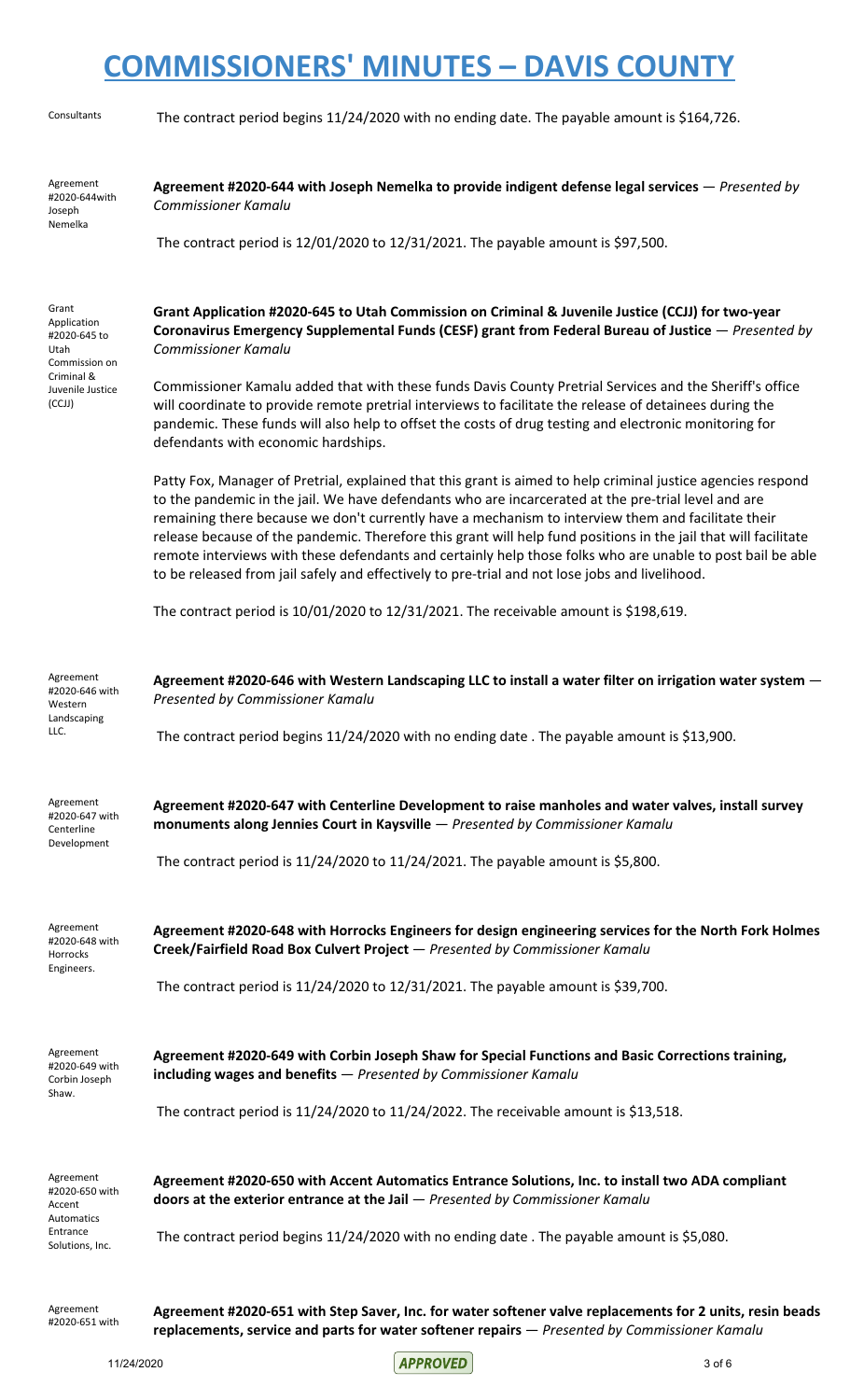| Step Saver, Inc.                                            |                                                                                                                                                                                                                                                                                                                                                                                                                                                                                                                                                                                                                                                                                                                               |
|-------------------------------------------------------------|-------------------------------------------------------------------------------------------------------------------------------------------------------------------------------------------------------------------------------------------------------------------------------------------------------------------------------------------------------------------------------------------------------------------------------------------------------------------------------------------------------------------------------------------------------------------------------------------------------------------------------------------------------------------------------------------------------------------------------|
|                                                             | The contract period begins 11/24/2020 with no ending date . The work is to be completed by 12/31/2020<br>and three quotes are included in attachments. The payable amount is \$26,142.51.                                                                                                                                                                                                                                                                                                                                                                                                                                                                                                                                     |
| Donation<br>#2020-652 with<br>Washington<br>Heights Church. | Donation #2020-652 with Washington Heights Church for funds to be used for bulletproof vests or other<br>protective gear for the Sheriff's Office - Presented by Commissioner Kamalu                                                                                                                                                                                                                                                                                                                                                                                                                                                                                                                                          |
|                                                             | Commissioner Kamalu added that Davis County is very grateful to Washington Heights Church for their<br>donation.                                                                                                                                                                                                                                                                                                                                                                                                                                                                                                                                                                                                              |
|                                                             | The contract period is 12/20/2020 to 12/20/2020. The receivable amount is \$15,000.                                                                                                                                                                                                                                                                                                                                                                                                                                                                                                                                                                                                                                           |
| Agreement<br>#2020-653 with<br>Utah New<br>Vision           | Agreement #2020-653 with Utah New Vision Construction, LLC for building commissioning for the Jail<br>Medical Observation Unit 2020-653 - Presented by Commissioner Kamalu                                                                                                                                                                                                                                                                                                                                                                                                                                                                                                                                                    |
| Construction,<br>LLC.                                       | The other bids are held at the Davis County Sheriff's Office. TBC's bid was \$47,770 and VBFC's bid was<br>\$54,990.                                                                                                                                                                                                                                                                                                                                                                                                                                                                                                                                                                                                          |
|                                                             | The contract period begins 11/24/2020 with no ending date . The payable amount is \$32,200.                                                                                                                                                                                                                                                                                                                                                                                                                                                                                                                                                                                                                                   |
| Real estate<br>purchase<br>contract                         | Real estate purchase contract #2020-654 for land with IGOG LLC. to purchase property near the Davis<br>Conference Center in Layton - Presented by Commissioner Kamalu                                                                                                                                                                                                                                                                                                                                                                                                                                                                                                                                                         |
| #2020-654 for<br>land with IGOG<br>LLC.                     | Ken Andersen, Community & Economic Development Director, informed the commission that what we're<br>asking for is a little bit of flexibility as we go through the negotiations. This is an offer that won't exceed the<br>acreage amount but it could be a little bit less as both parties work on the radiuses needed for turning<br>vehicles. Therefore the acreage amount could go down slightly. He also noted that on the seller's<br>obligations maximum flexibility was requested but it is likely that some of these items won't be able to<br>proceed based on the existing CC&R's. This is why flexibility is being asked for so that the chair can execute<br>any subsequent amendments that contain those items. |
|                                                             | The payable amount is \$2,474,231 plus closing costs.                                                                                                                                                                                                                                                                                                                                                                                                                                                                                                                                                                                                                                                                         |
|                                                             | Motion to Approve all action and business items noting the need for flexibility in Real Estate Contract<br>#2020-654:<br>Com. Stevenson<br>Seconded: Com. Elliott<br>All voted Aye                                                                                                                                                                                                                                                                                                                                                                                                                                                                                                                                            |
|                                                             | Commissioner Elliott moved to recess to Board of Equalization. Commissioner Stevenson seconded the motion. All voted Aye.                                                                                                                                                                                                                                                                                                                                                                                                                                                                                                                                                                                                     |
| <b>BOARD OF</b><br><b>EQUALIZATION</b>                      |                                                                                                                                                                                                                                                                                                                                                                                                                                                                                                                                                                                                                                                                                                                               |
| Property Tax<br>Register                                    | Property Tax Register matters were presented by Curtis Koch, Davis County Clerk/Auditor, as follows:                                                                                                                                                                                                                                                                                                                                                                                                                                                                                                                                                                                                                          |
|                                                             | Auditor's Adjustments.                                                                                                                                                                                                                                                                                                                                                                                                                                                                                                                                                                                                                                                                                                        |

### **Auditor's Adjustments:**

**Appeals**

● Approved Report Various \$192,591 - See Report-Land & Building Value Change. There was no Change in Value Report.

**Abatements**

● Late Abatement Application Requests totaling \$17.395.68

**Corrections**

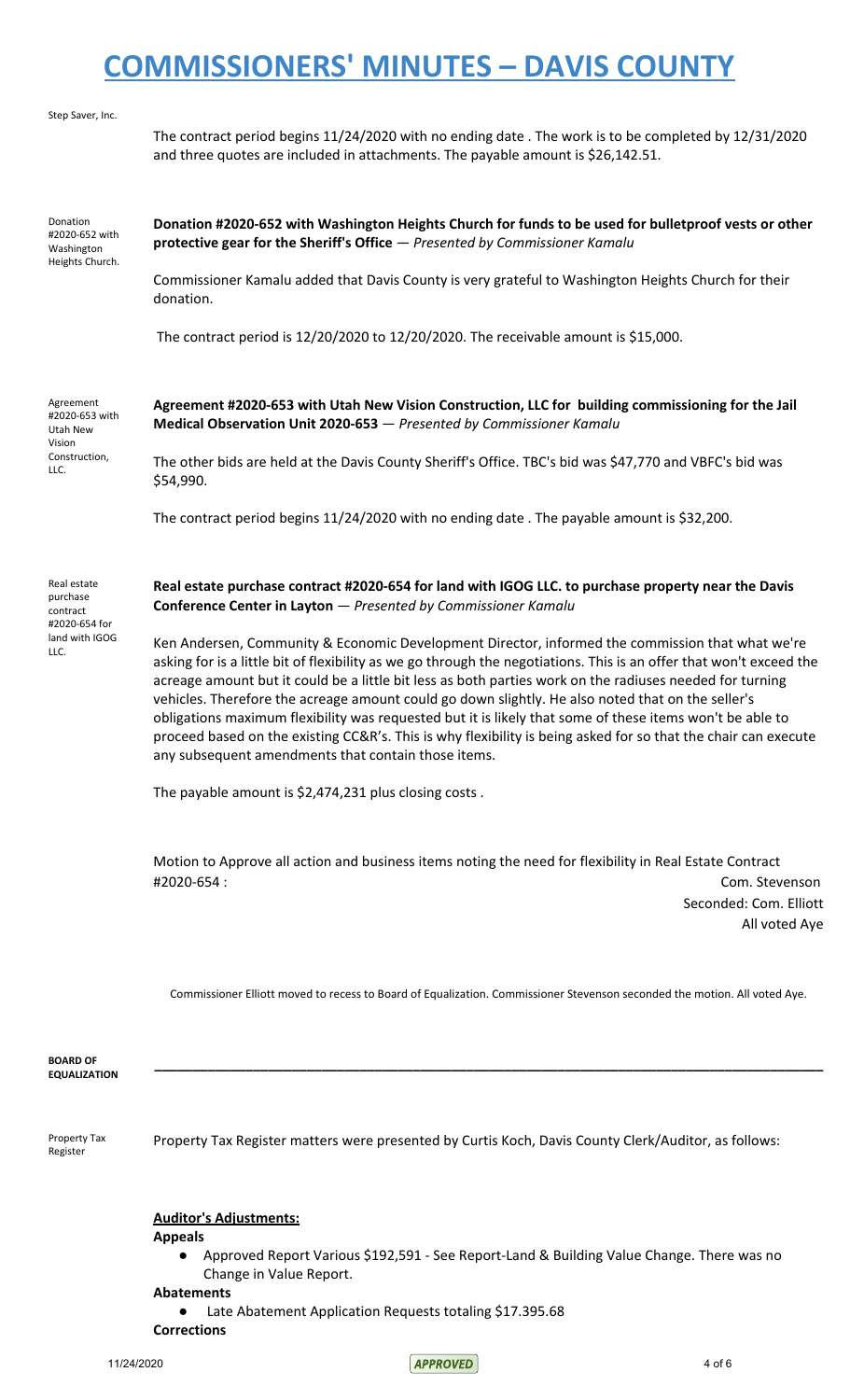● Two properties that are exempt entity purchased property and seven veteran exemption tax abatements for the year 2019.

### **Assessor Initiated Corrections**

● Approved Report Various -\$977,150 from the difference in taxable value

Motion to Approve: Com. Elliott Seconded: Com. Stevenson All voted Aye

Commissioner Stevenson moved to reconvene Commission Meeting. Commissioner Elliott seconded the motion. All voted Aye.

| <b>CONSENT</b><br><b>ITEMS</b>          |                                                                                                                                                                                                                                                                                                                                                                                                                                                                                                                                                                                                                                                                                                                                                                                                                                                                                                                                                                                                                                                                                              |
|-----------------------------------------|----------------------------------------------------------------------------------------------------------------------------------------------------------------------------------------------------------------------------------------------------------------------------------------------------------------------------------------------------------------------------------------------------------------------------------------------------------------------------------------------------------------------------------------------------------------------------------------------------------------------------------------------------------------------------------------------------------------------------------------------------------------------------------------------------------------------------------------------------------------------------------------------------------------------------------------------------------------------------------------------------------------------------------------------------------------------------------------------|
| Commission<br>Meeting<br><b>Minutes</b> | <b>Meeting Minutes</b><br>Meeting Minutes for October 13, 2020 and Special Meeting Minutes for October 20, 2020, were presented<br>for approval.                                                                                                                                                                                                                                                                                                                                                                                                                                                                                                                                                                                                                                                                                                                                                                                                                                                                                                                                             |
|                                         | Motion to Approve: Com. Stevenson<br>Seconded: Com. Elliott<br>All voted Aye                                                                                                                                                                                                                                                                                                                                                                                                                                                                                                                                                                                                                                                                                                                                                                                                                                                                                                                                                                                                                 |
| <b>COMMISSION</b><br><b>COMMENTS</b>    |                                                                                                                                                                                                                                                                                                                                                                                                                                                                                                                                                                                                                                                                                                                                                                                                                                                                                                                                                                                                                                                                                              |
|                                         | Commissioner Kamalu invited other comments from the dais.                                                                                                                                                                                                                                                                                                                                                                                                                                                                                                                                                                                                                                                                                                                                                                                                                                                                                                                                                                                                                                    |
| Clerk/Auditor                           | Curtis Koch commented that he wanted to take a minute to thank the two ladies that we recognized earlier<br>in the meeting. He added that they are individuals that he and everyone in his office has worked with for<br>years and he wanted to go on the record from the Clerk Auditor's Office thanking them for their years of<br>service. They have been gracious. They have been true leaders in Davis County and they will truly be<br>missed.                                                                                                                                                                                                                                                                                                                                                                                                                                                                                                                                                                                                                                         |
| County<br>Attorney                      | Neal Geddess commented that he would like to express his gratitude to Jann and Chris. He has worked with<br>both of them quite extensively for almost 10 years and they are both outstanding examples of the type of<br>people we want here at Davis County. He added that when Commissioner Kamalu was reading some of the<br>comments that colleagues from HR had said about Jana she mentioned everyone knows Jana, and that in<br>his mind he immediately added "and everybody likes and adores Jana" and that the same is true for Chris as<br>well. He is so very appreciative of the opportunity to have worked with them. He is excited for them<br>personally but sad from a professional standpoint to see them go. He also added that he wanted to put on<br>the record that he is excited for Josh Jones. He has worked with him quite a bit over the last several years<br>and has seen him grow tremendously. He added that Josh has great talent and believes that he is going to<br>be a great Library Director continuing the tradition that we have had here Davis County. |

11/24/2020 5 of 6